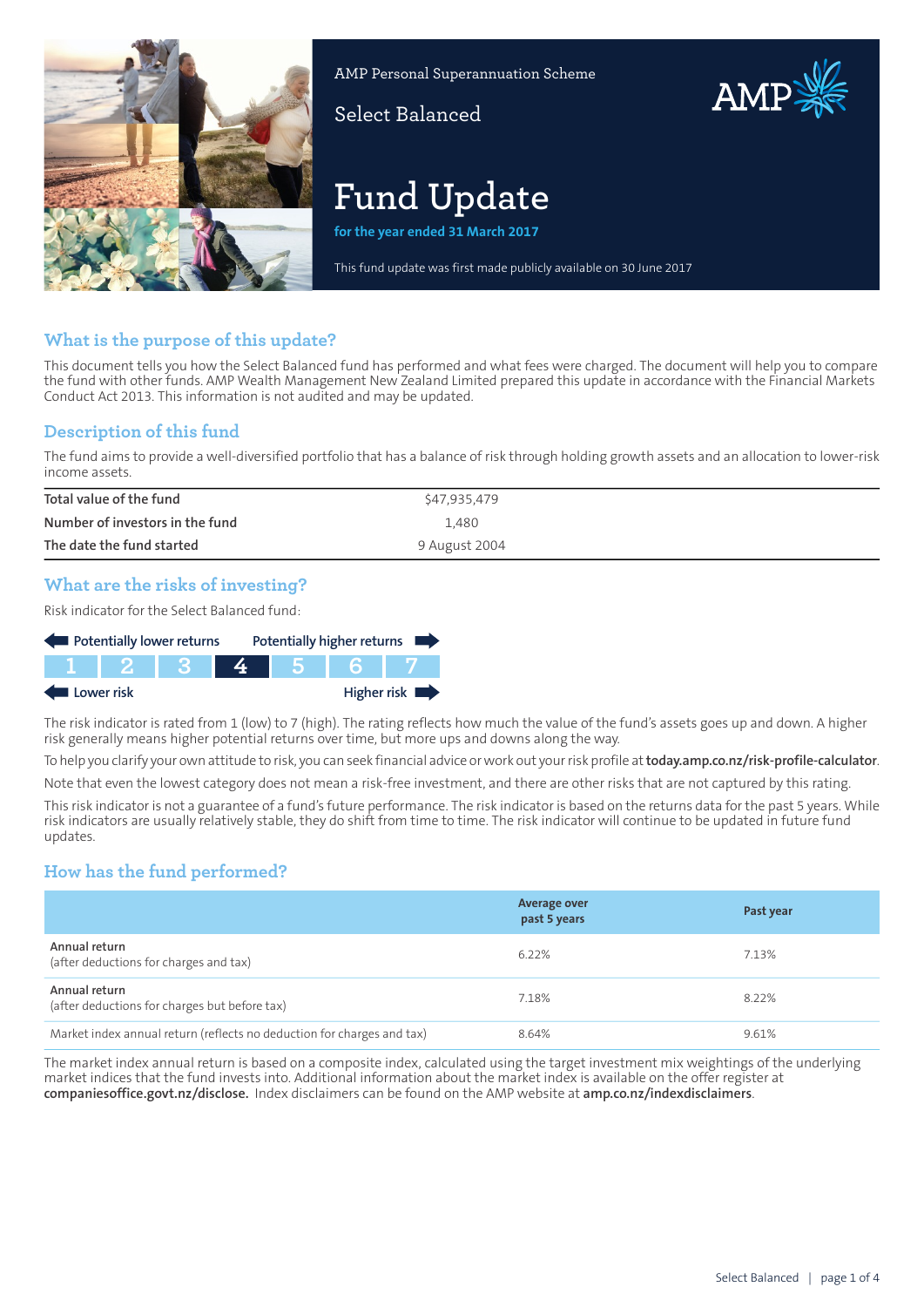#### **Annual return graph**



This shows the return after fund charges and tax for each of the last 10 years ending 31 March. The last bar shows the average annual return for the last 10 years, up to 31 March 2017.

**Important:** This does not tell you how the fund will perform in the future.

## **What fees are investors charged?**

Investors in the Select Balanced fund are charged fund charges. In the year to 31 March 2017 these were:

|                                             | % net asset value                                                        |
|---------------------------------------------|--------------------------------------------------------------------------|
| <b>Total fund charges</b>                   | 1.99%                                                                    |
| Which are made up of -                      |                                                                          |
| Total management and administration charges | 1.99%                                                                    |
| Including -                                 |                                                                          |
| Manager's basic fee                         | 1.60%                                                                    |
| Other management and administration charges | 0.39%                                                                    |
| Total performance-based fees                | $0.00\%$                                                                 |
| <b>Other charges</b>                        | Dollar amount per investor or description<br>of how charge is calculated |
| <b>NIL</b>                                  |                                                                          |

Investors may also be charged individual action fees for specific actions or decisions (for example, for withdrawing from or switching funds). Small differences in fees and charges can have a big impact on your investment over the long term.

#### **Example of how this applies to an investor**

Craig had \$10,000 in the fund at the start of the year and did not make any further contributions. At the end of the year, Craig received a return after fund charges were deducted of \$713.00 (that is 7.13% of his initial \$10,000). Craig also paid \$0.00 in other charges. This gives Craig a total return after tax of \$713.00 for the year.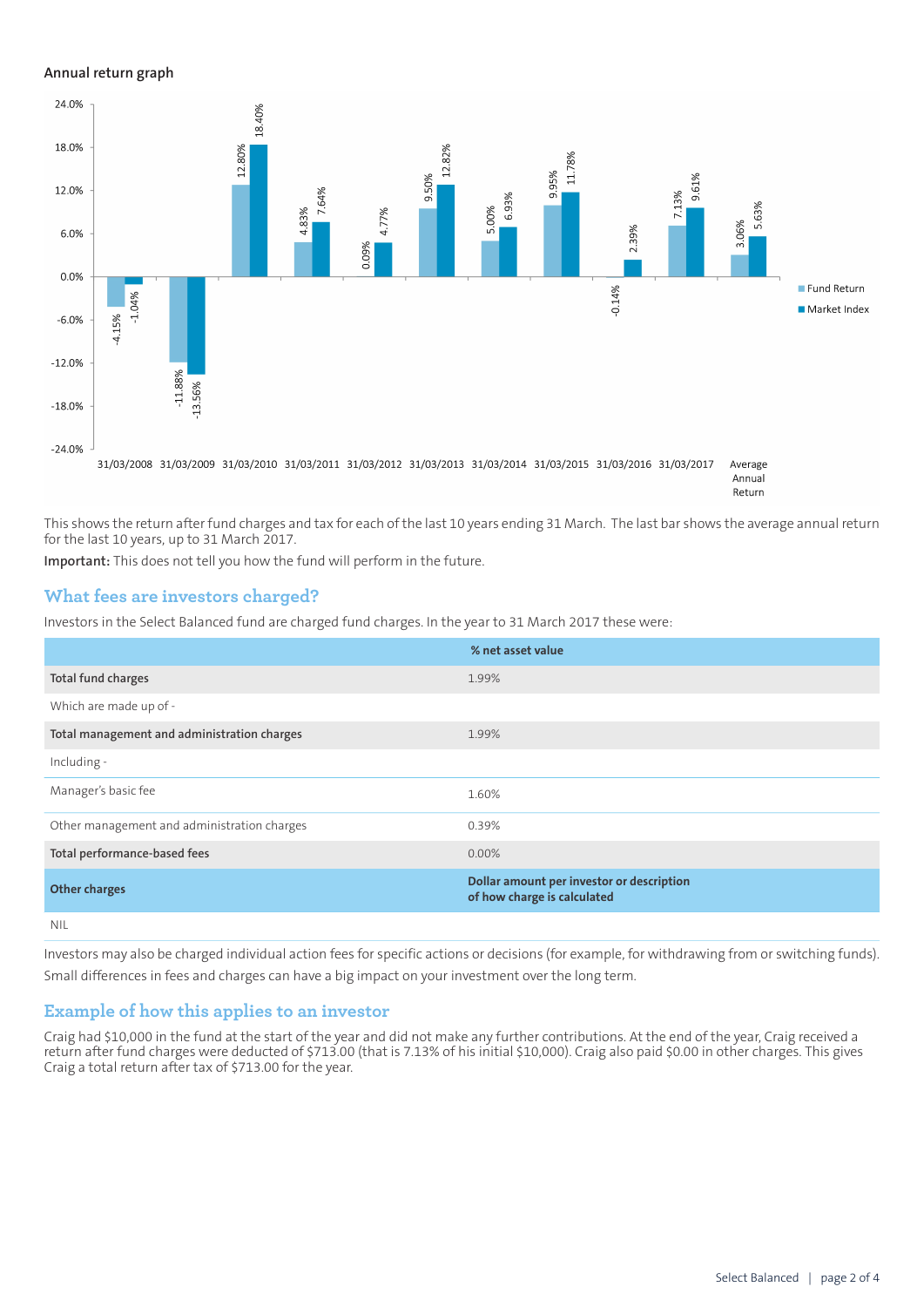# **What does the fund invest in?**

# **Actual investment mix<sup>1</sup>**

This shows the types of assets that the fund invests in.

![](_page_2_Figure_3.jpeg)

## **Target investment mix**

This shows the mix of assets that the fund generally intends to invest in.

| <b>Asset Type</b>            | <b>Allocation</b> |
|------------------------------|-------------------|
| Cash and cash equivalents    | 10.00%            |
| New Zealand fixed interest   | 15.00%            |
| International fixed interest | 18.00%            |
| Australasian equities        | 16.00%            |
| International equities       | 33.00%            |
| Listed property              | 4.00%             |
| Unlisted property            | 0.00%             |
| Commodities                  | 0.00%             |
| Other*                       | 4.00%             |
|                              |                   |

\*Other consists of alternative assets (4.00%)

# **Top 10 investments<sup>1</sup>**

|    | <b>Name</b>                                                                                                                                                                                                    | Percentage<br>of fund<br>net assets | <b>Asset Type</b>          | <b>Country</b> | <b>Credit rating</b><br>(if applicable) |
|----|----------------------------------------------------------------------------------------------------------------------------------------------------------------------------------------------------------------|-------------------------------------|----------------------------|----------------|-----------------------------------------|
| 1  | Call Account (Westpac Banking Corporation Advance Acct)                                                                                                                                                        | 6.08%                               | Cash and cash equivalents  | New Zealand    | $A-1+$                                  |
| 2  | Orbis Global Equity LE Fund                                                                                                                                                                                    | 3.26%                               | International equities     | Australia      | N/A                                     |
| 3  | Call Account (ANZ 32 Day Constant Maturity Date)                                                                                                                                                               | 2.80%                               | Cash and cash equivalents  | New Zealand    | $A-1+$                                  |
| 4  | New Zealand Government bond maturing 15 Apr 23                                                                                                                                                                 | 1.55%                               | New Zealand fixed interest | New Zealand    | $AA+$                                   |
| 5  | Call Account (Rabobank Advance Account NZD)                                                                                                                                                                    | 1.51%                               | Cash and cash equivalents  | New Zealand    | $A-1$                                   |
| 6  | New Zealand Government bond maturing 15 Apr 27                                                                                                                                                                 | 1.27%                               | New Zealand fixed interest | New Zealand    | $AA+$                                   |
| 7  | New Zealand Government bond maturing 15 May 21                                                                                                                                                                 | 0.98%                               | New Zealand fixed interest | New Zealand    | $AA+$                                   |
| 8  | ASB Bank Ltd note maturing 22 Dec 17                                                                                                                                                                           | 0.90%                               | Cash and cash equivalents  | New Zealand    | AA-                                     |
| 9  | ASB Bank Ltd note maturing 01 Sep 17                                                                                                                                                                           | 0.87%                               | New Zealand fixed interest | New Zealand    | $AA-$                                   |
| 10 | New Zealand Government bond maturing 14 Apr 33                                                                                                                                                                 | 0.78%                               | New Zealand fixed interest | New Zealand    | $AA+$                                   |
|    | $T$ $\left  \begin{array}{ccc} 1 & 40 \\ 1 & 1 \end{array} \right $ $\left  \begin{array}{ccc} 1 & 1 \\ 1 & 1 \end{array} \right $ according to $\left  \begin{array}{ccc} 1 & 0 \\ 0 & 1 \end{array} \right $ |                                     |                            |                |                                         |

The top 10 investments make up 20.00% of the fund.